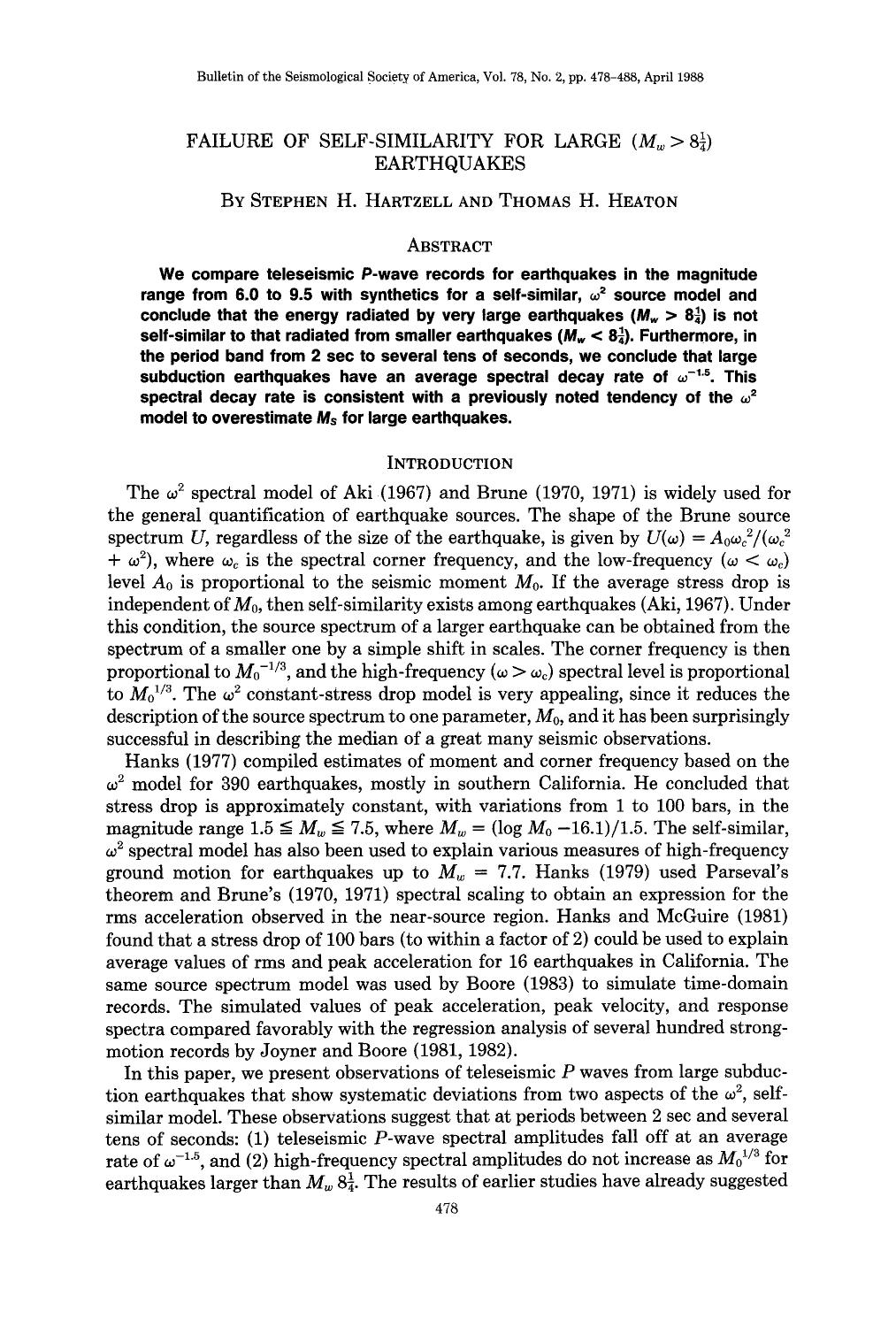that this is the case. Boore (1986) examined several source spectrum models, primarily comparing the  $\omega^2$  model with the Gusev (1983) model. As previously noted, the  $\omega^2$  model does a good job of predicting a wide range of time-domain amplitude measurements. However, it significantly overestimates 20-sec surface wave amplitudes for larger earthquakes  $(M_w > 7)$ . The Gusev source spectrum is constructed to correctly fit the amplitudes of these surface waves and has a region of  $\omega^{-1}$  spectral decay after an initial  $\omega^{-2}$  fall-off. Hartzell and Heaton (1985) analyzed Pasadena broadband vertical P-wave records from 63 of the largest, shallow subduction zone earthquakes. They found a wide range of spectral fall-offs from  $\omega^{-1.0}$ to  $\omega^{-2.25}$  for individual earthquakes with an average spectral fall-off rate of  $\omega^{-1.5}$  for periods between 2 sec and several tens of seconds. These calculations were done assuming a constant  $t^* = 1.0$  sec. Hartzell and Heaton (1985) also state that if a  $t^*$ of 0.5 sec was assumed, then a spectral fall-off of  $\omega^{-2}$  would be obtained. However, in subsequent calculations, we have found that a *t\** of 0.2 sec would be required to change the spectral fall-off from  $\omega^{-1.5}$  to  $\omega^{-2.0}$ , and the assumption of a  $t^*$  of 0.5 sec would result in an average spectral fall-off of  $\omega^{-1.8}$ .

Hartzell and Heaton (1985) also found that, for periods between 2 sec and several tens of seconds, spectral amplitudes of earthquakes larger than  $M_w 8\frac{1}{4}$  increase with moment at a smaller rate than the  $M_0^{1/3}$  predicted by the self-similar  $\omega^2$  model. Houston and Kanamori (1986) pointed out that the absolute level of the Hartzell and Heaton (1985) spectra also fall below the level predicted by the  $\omega^2$  model. To further pursue these discrepancies, we use a simulation procedure similar to Boore's (1983) to compare peak time-domain amplitudes predicted by the self-similar,  $\omega^2$ model with actual records of earthquakes with  $6.0 < M_w \le 9.5$ .

## **METHOD**

A simulation procedure is used to generate time-domain records which have selfsimilar,  $\omega^2$  source spectra. The method is similar to the procedure used by Boore (1983) to simulate time-domain records for the  $\omega^2$  source model for earthquakes with  $M_w$  up to 7.7 and by Boore (1986) to compare various spectral models with  $\hat{m}_b$ data for earthquakes with  $M_w$  up to 9.5. We construct a teleseismic source-time function (Hartzell and Heaton, 1985) that has the desired spectral shape. This source-time function is used to calculate teleseismic synthetic seismograms for specific great earthquakes, complete with the effects of radiation pattern and anelastic attenuation. To assess the validity of the spectral model, the synthetic records are compared with data records from the Pasadena broadband Benioff 1-90 seismometer and several short-period Benioff seismometers located in southern California.

The source-time function is constructed as follows. A pseudo-random number generator that returns values between 0 and 1 is used to fill an array of sample

| TABLE 1 |                   |                    |                              |          |  |  |  |  |  |  |  |  |  |
|---------|-------------------|--------------------|------------------------------|----------|--|--|--|--|--|--|--|--|--|
|         |                   | VELOCITY STRUCTURE |                              |          |  |  |  |  |  |  |  |  |  |
|         | $\alpha$ (km/sec) | $\beta$ (km/sec)   | $\rho$ (gm/cm <sup>3</sup> ) | $h$ (km) |  |  |  |  |  |  |  |  |  |
|         | 5.00              | 2.88               | 2.40                         | 8.0      |  |  |  |  |  |  |  |  |  |
| 2       | 5.80              | 3.34               | 2.50                         | 9.0      |  |  |  |  |  |  |  |  |  |
| 3       | 7.00              | 4.04               | 2.75                         | 16.0     |  |  |  |  |  |  |  |  |  |
| 4       | 8.00              | 4.62               | 2.90                         |          |  |  |  |  |  |  |  |  |  |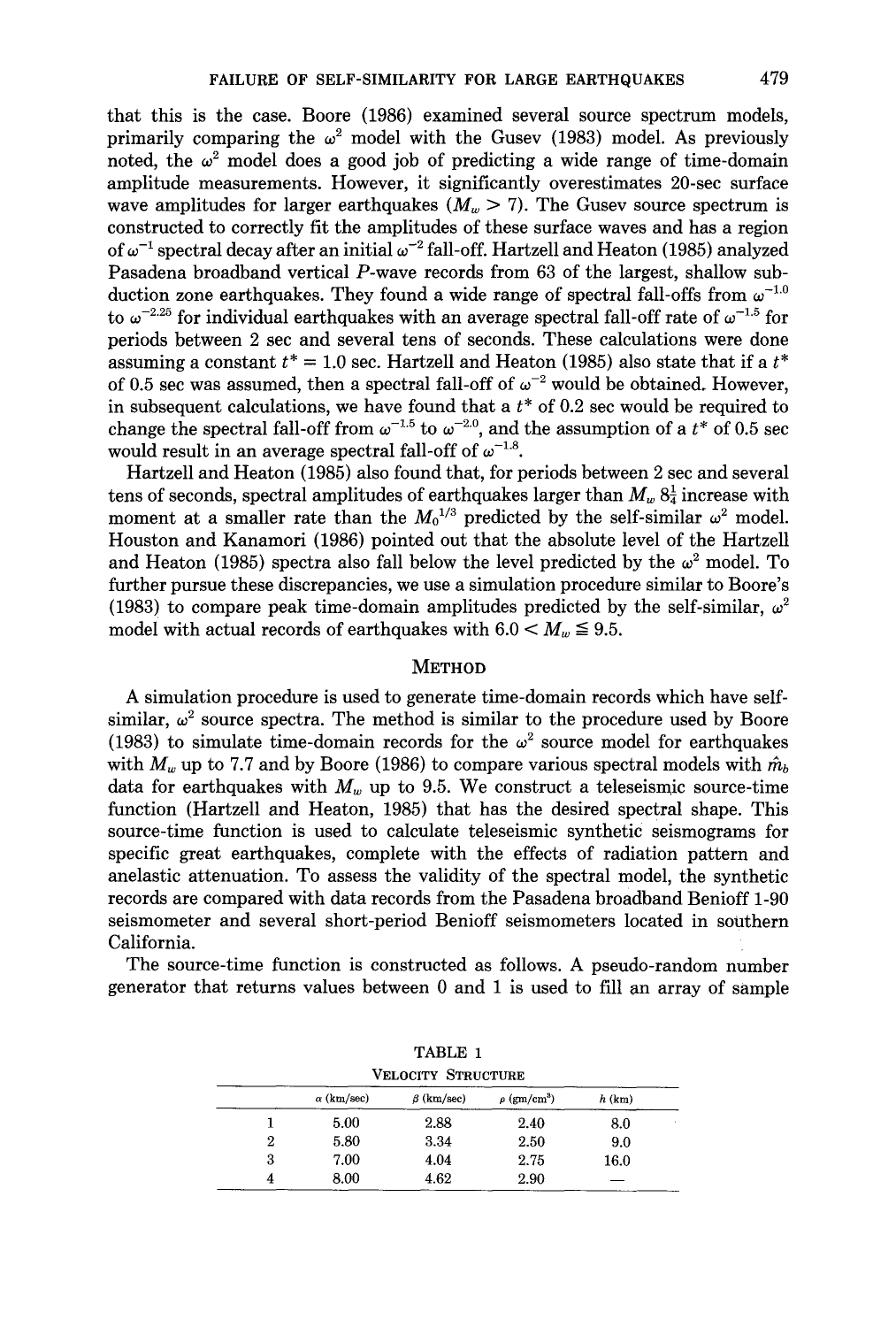points having duration  $T_c = 1/f_c$ , where  $f_c = \omega_c/2\pi = 4.9 \times 10^6 \beta (\Delta \sigma / M_0)^{1/3}$ ,  $\beta$  is the shear-wave velocity in the source region in kilometers/second,  $\Delta \sigma$  is the stress drop in bars,  $f_c$  is in Hertz, and  $M_0$  is in dyne-cm (Brune, 1970, 1971). Values of 4.0 km/ sec and 15 bars are used for  $\beta$  and  $\Delta\sigma$ , respectively. (Although 30 bars is the worldwide average stress-drop value, 15 bars is more appropriate for the subduction zone earthquakes considered in this study.) Next, a Gaussian weighting function is used to shape the source-time function in the time domain, followed by transformation to the frequency domain. The amplitude spectrum is then constrained to be the  $\omega^2$  spectrum without altering the phase spectrum. The final source-time function is obtained by transforming back to the time domain. Anelastic attenuation is entered with a standard *t\** operator equal to 0.7 sec (Futterman, 1962; Carpenter, 1966). The four-layer source-velocity structure given in Table 1 is used in the calculation of the synthetic seismograms. However, a half-space would yield similar results. The source depth is fixed at 30 km with velocities in the source region of *a*   $= 7.0$  km/sec and  $\beta = 4.0$  km/sec. Since observed strong ground motions have faster spectral decay rates than  $\omega^{-2}$  at very high frequencies (Hanks, 1982), Boore (1983) also applies a low-pass filter to the synthetics with a cut-off frequency  $f_{\text{max}}$  of 15 Hz. No low-pass filter is applied to our synthetics, since  $f_{\text{max}}$  lies well above the predominant frequency band of the Benioff seismograms used in this study (0.66 and 0.066 Hz for the short-period and broadband Benioff instruments, respectively).

Since the synthetic seismogram depends on the value of the starting seed in the pseudo-random number generator, every synthetic peak amplitude given in this paper is an average of 10 separate determinations with different seeds. The stability of this averaging process was checked by comparing the averages from different sets having 10 runs each. Figure 1 shows some representative self-similar,  $\omega^2$  teleseismic source-time functions used to calculate Benioff 1-90 synthetics. A sampling interval of 0.15 sec is used. The short-period Benioff synthetics have a sampling interval of 0.04 sec and time functions similar to those shown in Figure 1. Stability checks verified that average peak record amplitudes did not change when the sampling



FIG. 1. Constructed teleseismic source-time functions for a self-similar,  $\omega^2$  source model.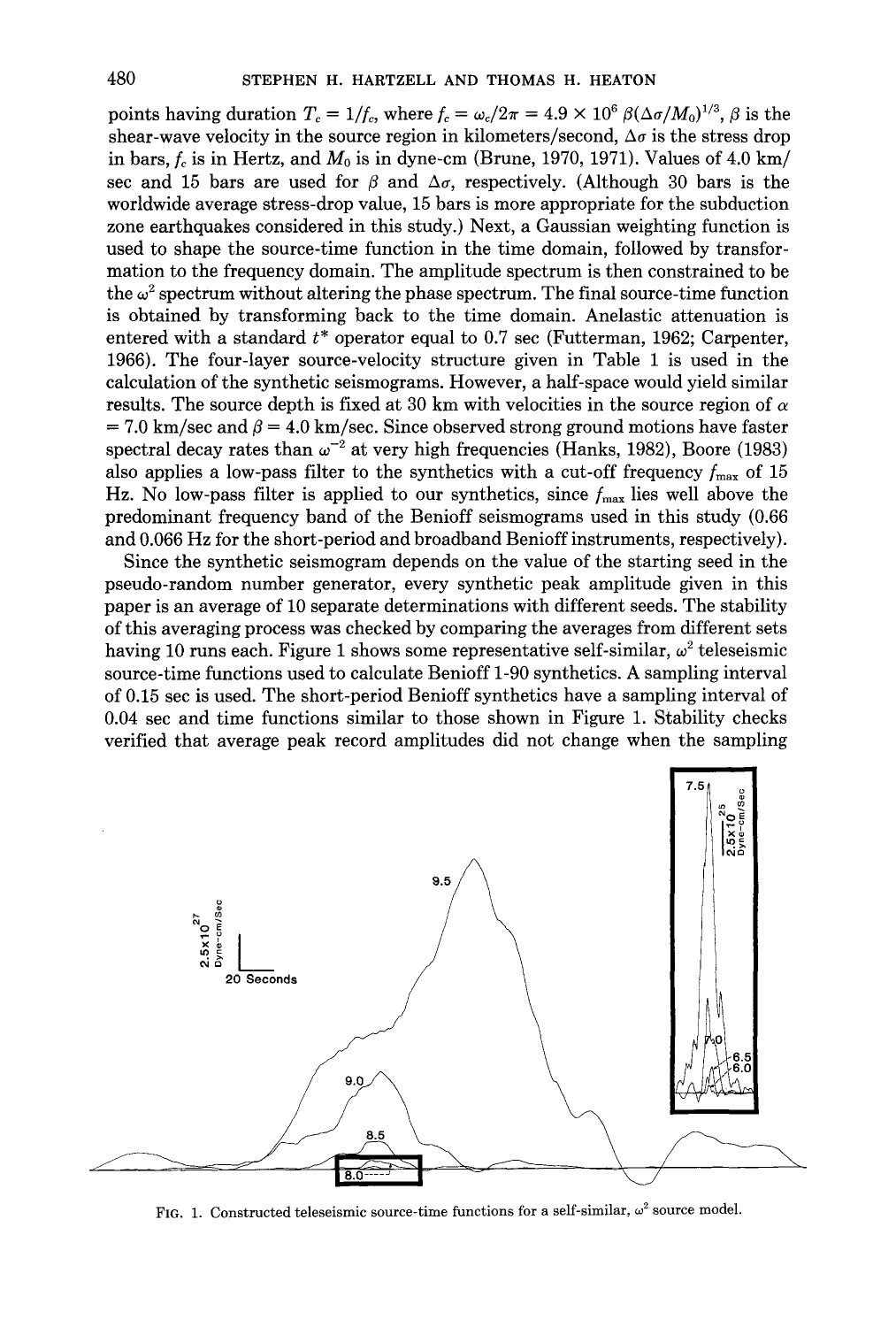intervals were varied around these values. The source-time functions in Figure 1 are plotted so that the area under the curve is equal to the moment.

### RESULTS

Table 2 lists the observed peak amplitude data for the larger earthquakes considered in this study. The measurements are all in microns for an instrument with unit gain. All broadband 1-90 data are from the Pasadena (PAS) instrument. The 1-90 peak amplitudes do not vary significantly across southern California, and the Pasadena instrument gives representative values (Hartzell and Heaton, 1985). However, there is considerably more variation from site to site in the peak amplitudes of the short-period Benioff records. For this reason, averages of several southern California short-period Benioff stations are used. Table 2 lists the stations used and their individual values. The amplitudes for the 1964 Alaskan earthquake are the largest, and most of the peak motions are not readable. The peak amplitude on the vertical component of the Pasadena 1-90 record is estimated by multiplying the peak values on the horizontal components by 1.6. The short-period Benioff records for the Alaskan earthquake are also difficult to read. Only the Tinemaha record is useable. Tinemaha has the lowest gain in the network (60,000), and as a result, has written on-scale records for most of the largest earthquakes. However, in comparing the peak short-period ground motion amplitudes from the Tinemaha station with those from other stations located across southern California, the Tinemaha records are consistently a factor of 3 to 4 larger. We attribute this discrepancy to local amplification of waves in the sediments beneath Tinemaha. Because of the uncertainties in interpreting the Tinemaha amplitudes, they have not been used in this study, except for the Alaskan earthquake. In the case of the Alaskan earthquake, the Tinemaha short-period amplitude has been corrected downward by a factor of 4.

Observed and synthetic peak amplitudes for the 1-90 and short-period records are summarized in Figures 2 and 3, respectively. Two types of information are plotted: (1) point values for individual earthquakes calculated for the specific mechanism and distance of each earthquake and an average stress drop of 15 bars, and (2) smooth curves of the model amplitudes calculated for a fixed distance  $(74^{\circ})$ and two values of average stress drop (15 and 30 bars). The theoretical curves are included to show the dependence on stress drop. The smooth curves agree well with curves predicted for the  $\omega^2$  model by Heaton *et al.* (1986; equations I.34 through I.40) and the theoretical peak time-domain amplitude scales as  $M_w$  for small earthquakes and as  $M_w^{1/4}$  for the very largest earthquakes. The smooth curves in Figures 2 and 3 have quite different shapes due to the different responses of the 1- 90 and short-period Benioff instruments. Additional data points for smaller earthquakes  $(6.0 < M_w < 7.0)$  from the Tonga-Kermadec, Japan, and Kurile trenches are also plotted. No model amplitudes are given for these smaller events because their mechanisms are unknown. It is clear from Figure 2 that, for earthquakes larger than about  $M_w$   $8\frac{1}{4}$ , the self-similar,  $\omega^2$  model points (circles) diverge from, and lie significantly above, the observed points (triangles). The same trend, although to a lesser extent, is seen in Figure 3 for the short-period Benioff data. The saturation of the data values at about  $M_w = 8\frac{1}{4}$  means that for larger earthquakes, the selfsimilar,  $\omega^2$  model overestimates the amplitude of 15- and 1.5-sec energy (predominant periods in the Benioff 1-90 and short-period records). Houston and Kanamori (1986) found that the peak amplitude on short-period WWSSN instruments at periods near 1.7 sec  $(\hat{m}_b)$  did not saturate, even at large magnitudes. From our data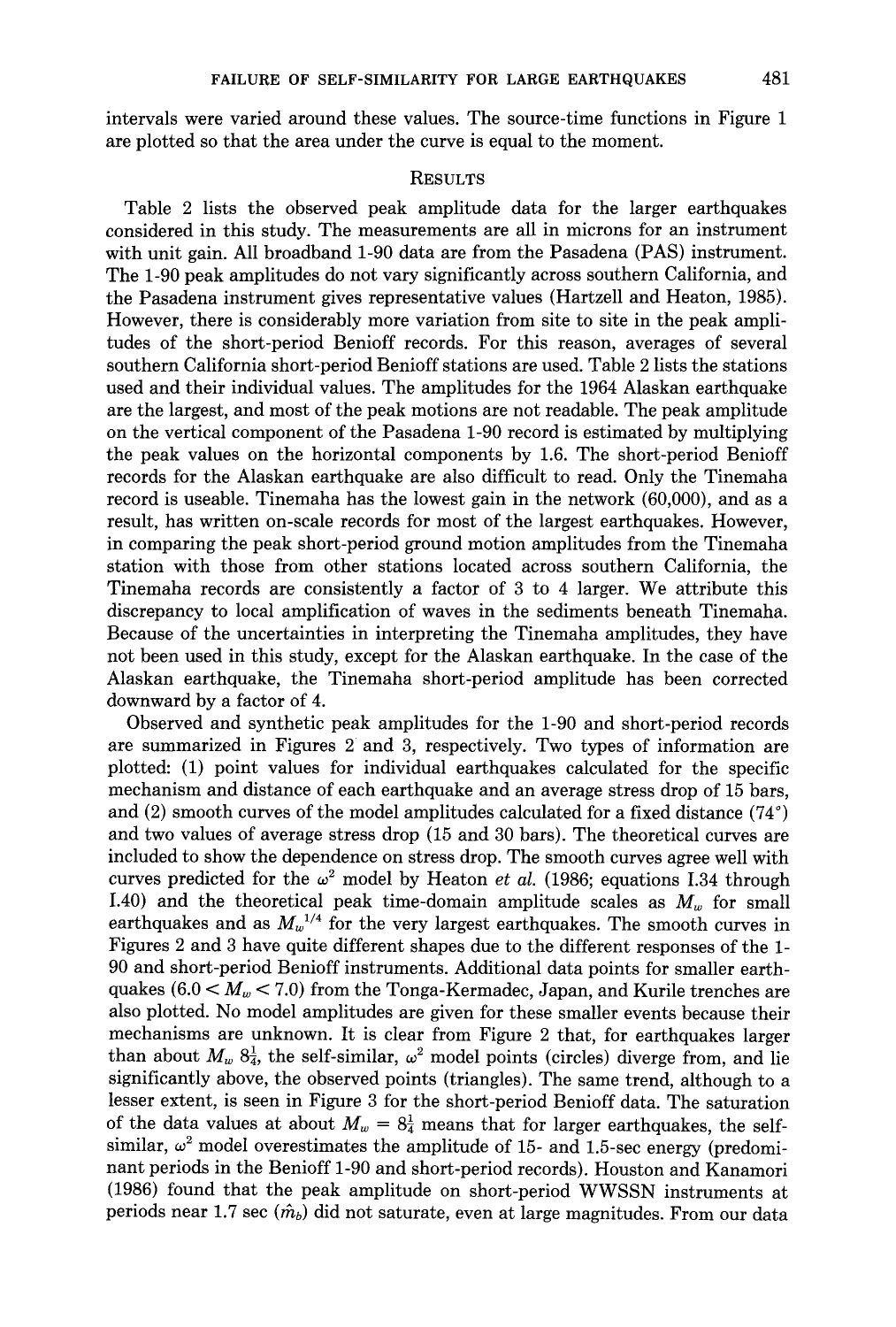| Event                   | $M_w$ | Moment<br>$(x10^{28}$<br>dyne-cm) | $T_{c}$<br>(sec)<br>$\sigma = 15$<br>bars | Station*                                             | Peak<br>1-90<br>Amplitude<br>$(\mu m)$ | Peak<br>Short-<br>Period<br>Amplitude<br>$(\mu m)$ |
|-------------------------|-------|-----------------------------------|-------------------------------------------|------------------------------------------------------|----------------------------------------|----------------------------------------------------|
| Miyagi-Oki<br>06/12/78  | 7.4   | 0.22                              | 24.0                                      | <b>PAS</b><br><b>RVR</b><br><b>BAR</b>               | 5.9                                    | 0.087<br>0.025<br>0.031                            |
| Tokachi-Oki<br>05/16/68 | 8.2   | 2.8                               | 61.0                                      | PAS<br><b>RVR</b><br><b>MWC</b><br><b>BAR</b>        | 16.7                                   | 0.140<br>0.150<br>0.080<br>0.090                   |
| Kuriles<br>10/13/63     | 8.5   | 7.5                               | 86.0                                      | PAS<br><b>RVR</b><br><b>MWC</b><br><b>BAR</b>        | 12.2                                   | 0.090<br>0.110<br>0.100                            |
| Rat Island<br>02/04/65  | 8.7   | 14.0                              | 108.0                                     | PAS<br>RVR<br><b>MWC</b><br><b>BAR</b><br><b>PLM</b> | 14.1                                   | 0.166<br>0.150<br>0.220<br>0.175<br>0.150          |
| Kamchatka<br>11/04/52   | 9.0   | 35.0                              | 152,0                                     | PAS<br><b>RVR</b><br>MWC<br>CLC                      | 15.3                                   | 0.22<br>0.08<br>0.13<br>0.13                       |
| Aleutians<br>03/09/57   | 9.1   | 56.0                              | 171.0                                     | <b>PAS</b><br><b>RVR</b><br><b>BAR</b><br><b>PLM</b> | 15.3                                   | 0.13<br>0.11<br>0.12<br>0.15                       |
| Alaska<br>03/28/64      | 9.2   | 75.0                              | 192.0                                     | PAS<br>TIN                                           | 43.01                                  | 0.18 <sup>‡</sup>                                  |
| Chile<br>05/22/60       | 9.5   | 270.0                             | 271.0                                     | PAS<br><b>RVR</b><br><b>BAR</b><br><b>PLM</b><br>CLC | 18.9                                   | 0.14<br>0.10<br>0.07<br>0.16                       |

## TABLE 2 PEAK AMPLITUDE DATA

\* BAR = Barrett; CLC = China Lake; MWC = Mt. Wilson; PAS = Pasadena; PLM = Palomar; RVR  $=$  Riverside; and TIN  $=$  Tinemaha.

t Estimated from horizontal components.

\* Corrected for sediment amplification.

set, it appears that there is still saturation at short periods, but to a lesser degree than at longer periods (15 to 20 sec). The fact that the  $\omega^2$  model overestimates the long-period amplitude data more than it does the short-period amplitude data is also consistent with the  $\omega^{-1.5}$  spectral slope reported by Hartzell and Heaton (1985).

As previously mentioned, the  $\omega^2$  model amplitudes for individual earthquakes in Figures 2 and 3 are calculated using an average stress drop of 15 bars. This stress drop gives amplitudes which are close to the observed amplitudes for the magnitude range from  $7\frac{1}{4}$  to  $8\frac{1}{4}$  (see Miyagi-Oki and Tokachi-Oki points). For  $M_w > 8\frac{1}{4}$ , an average stress drop of about 7.5 bars is needed to obtain the correct short-period Benioff amplitudes, and an even lower average stress drop of about 3.7 bars is needed to match the amplitudes of the 1-90 data. In other words, the largest earthquakes  $(M_w > 8^{\frac{1}{4}})$  are not self-similar to smaller earthquakes. Frequency-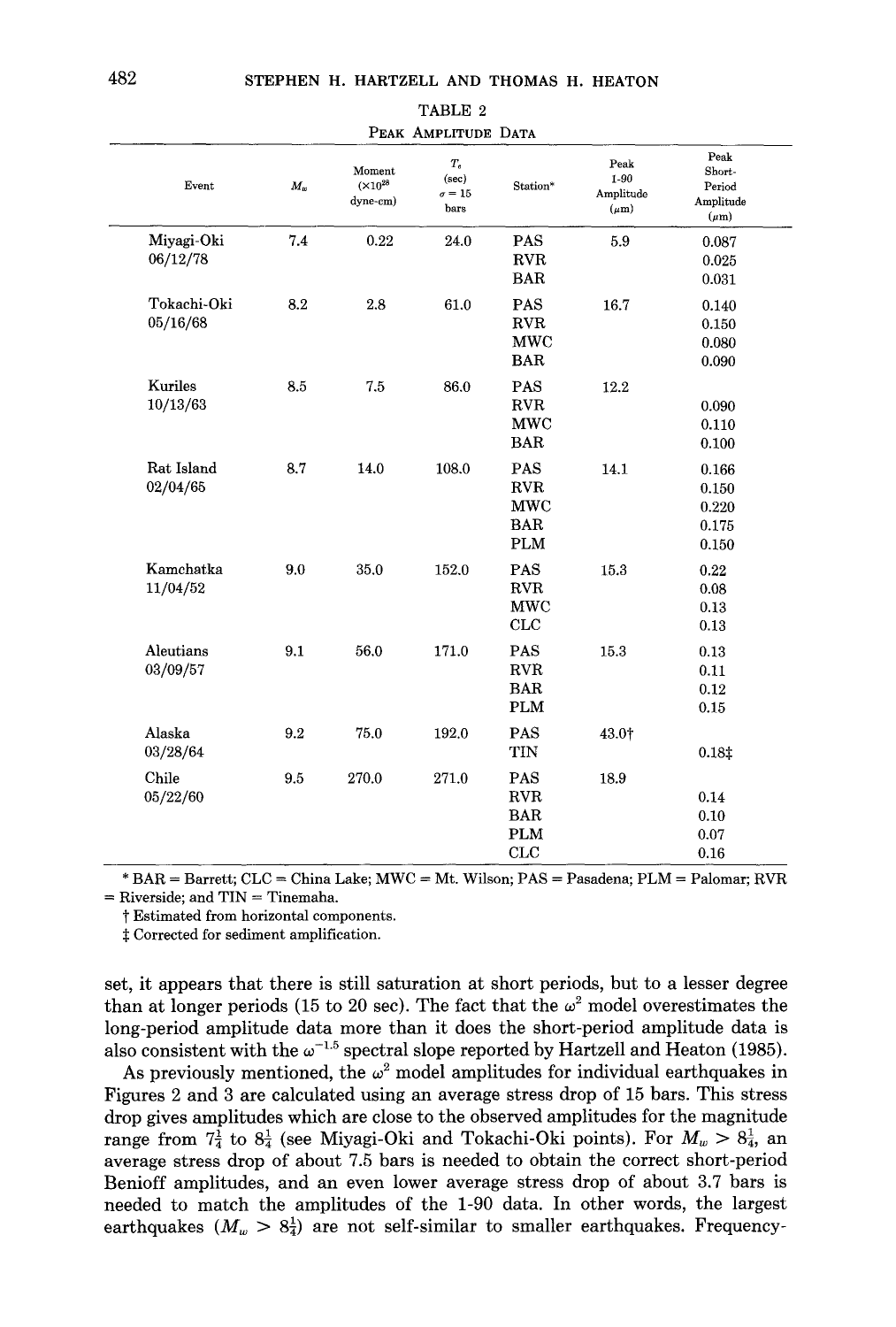

FIG. 2. Peak vertical amplitudes on the Pasadena Benioff 1-90 records compared with self-similar,  $\omega^2$  source model synthetics. The synthetic amplitudes (circles) are calculated for the specific mechanism and distance of each earthquake and an average stress drop of 15 bars. The smooth curves are model amplitudes for a fixed distance (74°) and two values of average stress drop (15 and 30 bars). All amplitudes are for an instrument with unit gain.



FIG. 3. Average peak vertical amplitudes based on southern California short-period Benioff records compared with self-similar, *w2* source model synthetics. The synthetic amplitudes (circles) are calculated for the specific mechanism and distance of each earthquake and an average stress drop of 15 bars. The smooth curves are model amplitudes for a fixed distance (74°) and two values of average stress drop (15 and 30 bars). All amplitudes are for an instrument with unit gain.

dependent models of attenuation have a decrease in *t\** with frequency beginning in the frequency band 0.1 to 1.0 Hz (Der and Lees, 1985). If such a model were used in this study (instead of a constant *t\** of 0.7 sec), there would be negligible change to the results in Figure 2, because the 1-90 amplitudes are determined in the period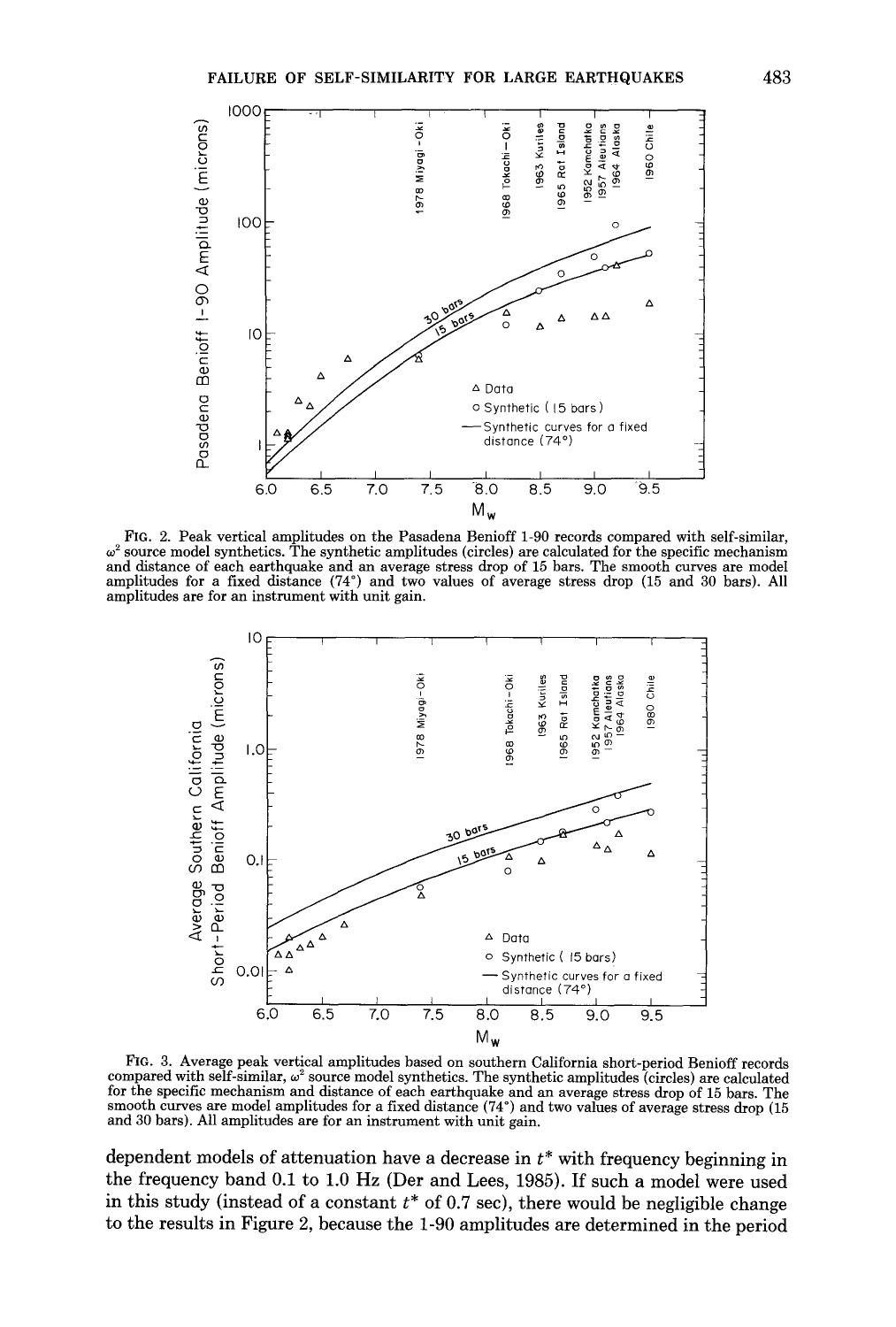range that is relatively insensitive to attenuation. Synthetic amplitudes for the short-period Benioff instrument (Figure 3) would tend to increase; at a period of 1.5 sec, amplitudes would be 1.5 and 2.8 times as large, assuming *t\*'s* of 0.5 and 0.2 sec, respectively.

Boore (1986) simulated peak time-domain amplitudes for the  $\omega^2$  model as modified by Joyner (1984) to allow for two spectral corner frequencies. He compared these amplitudes with values of *mb* (Houston and Kanamori, 1986) for earthquakes with  $M<sub>w</sub>$  up to 9.5, and favored a stress drop of 50 bars for a variable attenuation model with  $t^* = 0.8$  sec at a period of 1.4 sec. We have repeated his calculations, but favor a lower stress drop. However, the important observation is not the average stress drop level or the value of *t\*,* since uncertainties in these parameters allow for amplitudes which range over much more than the scatter in the data. Rather, the important observation is that peak amplitudes tend to saturate for  $M_w > 8\frac{1}{4}$ compared to the  $\omega^2$  self-similar model.

### DISCUSSION AND CONCLUSIONS

The results shown in Figures 2 and 3 are consistent with the observation that the  $\omega^2$  model overestimates the amplitude of 20-sec surface waves and the value of  $M_s$ (Boore, 1986). The findings of this study are also consistent with the Benioff 1-90 spectra computed by Hartzell and Heaton (1985) for earthquakes with  $M_w > 7.0$ . Their results are shown in Figure 4. The average high-frequency spectral fall-off is closer to  $\omega^{-1.5}$  than  $\omega^{-2.0}$ . Also, the high-frequency levels for larger magnitude earthquakes  $(M_w > 8\frac{1}{4})$  do not increase at the rate of  $M_0^{1/3}$ , as predicted by the  $\omega^2$ model. Instead, the spectral curves begin to coalesce, indicating the same saturation seen in Figures 2 and 3. Therefore, there is compelling evidence that the selfsimilar,  $\omega^2$  model is inconsistent with teleseismic *P* waves from large subduction earthquakes.

The suggestion that the largest earthquakes  $(M_w > 8\frac{1}{4})$  are not self-similar to smaller ones should not be surprising. For subduction earthquakes of less than  $M_w$  $8\frac{1}{4}$ , rupture length is comparable to rupture width. However, the rupture lengths of



FIG. 4. Benioff 1-90 spectra for large shallow subduction zone earthquakes. Each spectrum is an average of several within the specified magnitude window. The spectra are most accurate between 2 and 50 sec. (From Hartzell and Heaton, 1985.)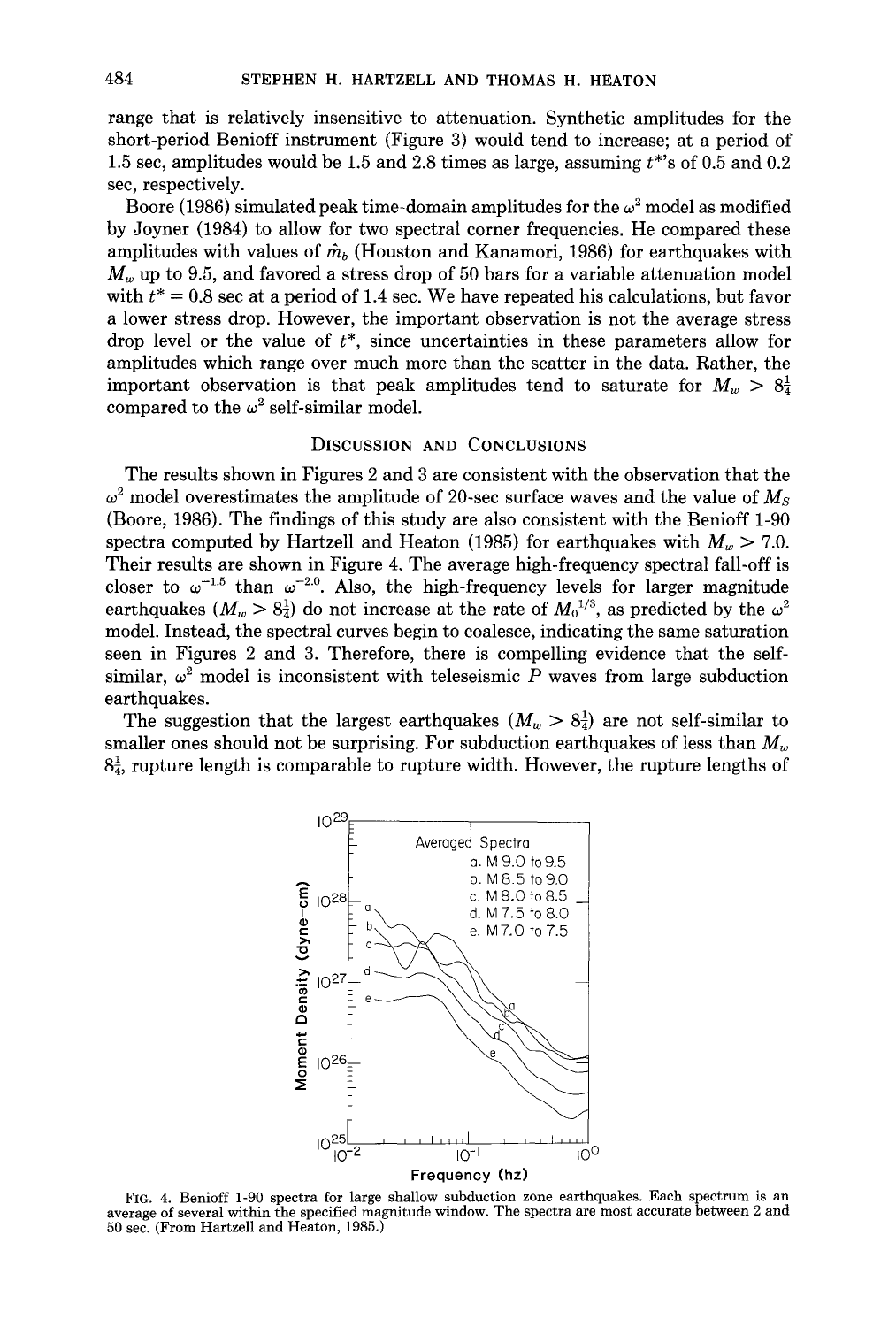the largest earthquakes are many hundreds of kilometers. What is the nature of down-dip rupture when the rupture length is very large? Consider the idealized model shown in Figure 5 in which we assume that the fault rheology varies downdip. The fact that the seismic moment grows as  $S^{3/2}$  (S is rupture area) for even the largest earthquakes (Kanamori and Anderson, 1975; Kanamori and McNally, 1982) is consistent with the hypothesis of large rupture widths (at least several hundred kilometers) for the vary largest earthquakes. If this is the case, then the rupture surfaces of the largest earthquakes  $(M_w > 8\frac{1}{4})$  extend into the uppermost mantle. Significant rheological differences would then exist from the top to the bottom of the fault. Under these conditions, the lower portion of the fault may not radiate as much high-frequency energy as the brittle near-surface portion of the fault. However, the deep sections of the fault could still be regions of large moment release. The 1960 Chilean earthquake  $(M_w = 9.5)$  may be an example of such a rupture process. Kanamori and Cipar (1974) noted that the Pasadena strain record for the Chilean earthquake has a long-period precursor, which when added to the main shock, gives a total moment of  $6 \times 10^{30}$  dyne-cm. This large moment is in apparent contradiction with the measured near-coastal deformation (Plafker and Savage, 1970; Plafker, 1972), the amount of short-period radiation ( $T < 20$  sec) (Heaton and Hartzell, 1988), and the measured  $\hat{m}_b$  (Houston and Kanamori, 1986). However, all of these observations might be explained by a model in which there is significant moment release in the uppermost mantle, which is removed from the coastal region and is accompanied by little short-period radiation because of the nonbrittle rheology of the mantle.

We show simplified models of fault rupture in Figures 6 and 7. For convenience, we assume that the self-similar,  $\omega^2$  model describes seismic radiation from earthquakes having a width less than that of the locked zone (Figure 6).  $U$  and  $E$  are the spectral amplitude and energy above the corner frequency. In this case, highfrequency radiated energy scales as  $M_0^{2/3}$ . We hypothesize two alternate physical interpretations for this scaling: (1) high-frequency energy is radiated only from the crack tip and is thus proportional to the rupture area *S* (using  $M_0 \sim S^{3/2}$ ) or (2) high-frequency energy is radiated throughout the dislocation rise time and is proportional to  $(SD)^{2/3}$  (using  $M_0 \sim SD$ ), where D is the average dislocation. These alternative models provide indistinguishable Fourier amplitude spectra assuming the self-similar,  $\omega^2$  model (however, these alternative models would be distinguish-



Cross-Section

FIG. 5. Schematic model of a subduction zone (Cascadia subduction zone) showing proposed variation of fault properties with depth. In a very large earthquake  $(M_w > 8\frac{1}{4})$ , we hypothesize that rupture extends into the creeping zone, but that high-frequency energy is only radiated from the shallow, locked section of the fault.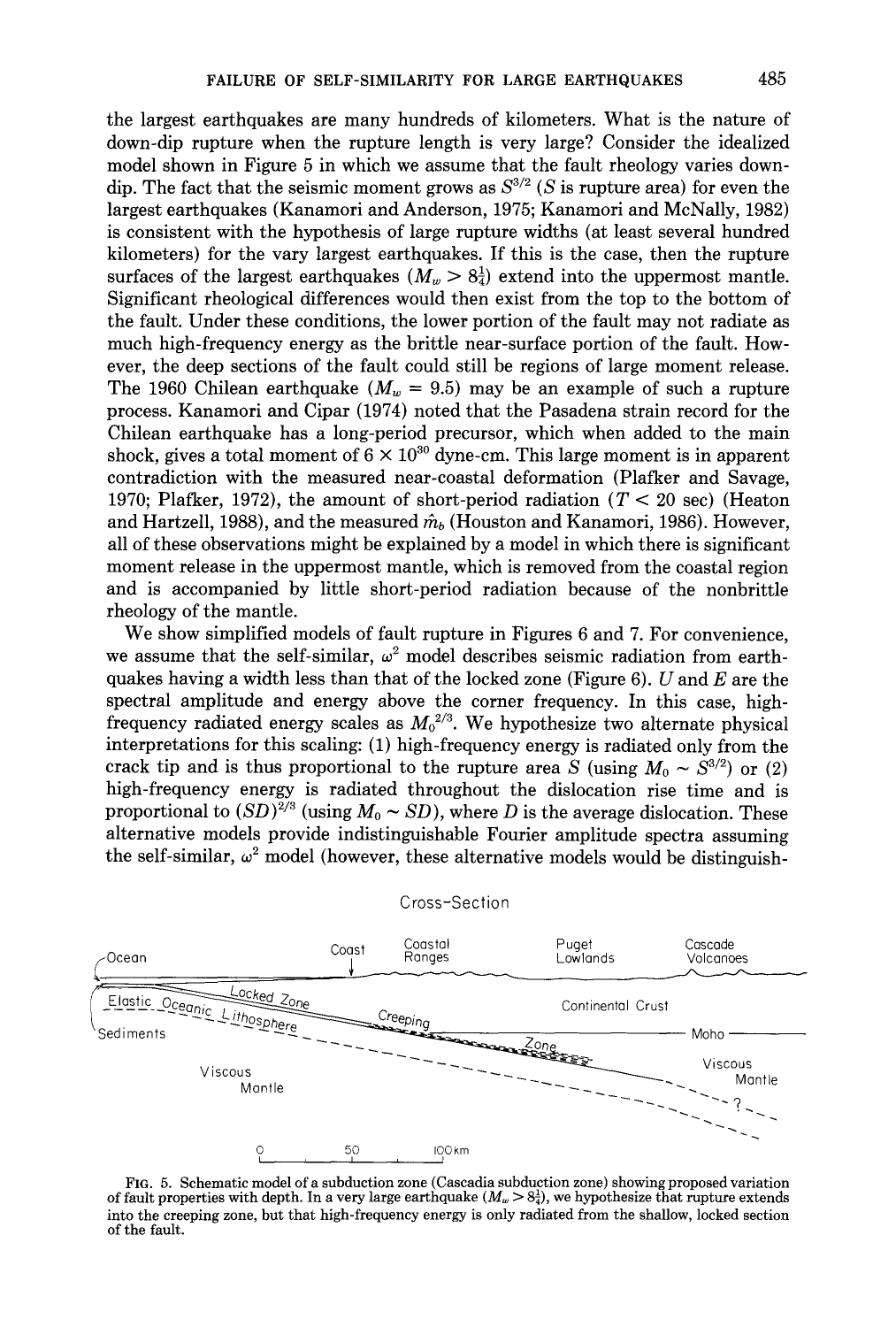

FIG. 6. Schematic of self-similar,  $\omega^2$  scaling law in which high-frequency energy is radiated everywhere within the rupture zone. Two indistinguishable hypotheses are proposed for this scaling law. In the first, radiated high-frequency energy  $E$  is proportional to the rupture area, implying that high-frequency energy is radiated only by the crack tip. In the second, high-frequency energy is radiated throughout the dislocation rise time and high-frequency radiated energy is proportional to  $(SD)^{2/3}$ .



Assume that high-frequency energy is only radiated from the locked zone.

Alternative 1: 
$$
E(\omega > \omega_c) \sim (\ell w_0) \omega^{-2}
$$

\n
$$
U(\omega > \omega_0) \sim \sqrt{\ell w_0} \quad \omega^{-2} \sim M_0^{1/6} w_0^{1/2} \omega^{-2}
$$

\nAlternative 2:  $E(\omega > \omega_c) \sim (\ell w_0 D)^{2/3} \omega^{-2} \sim (\ell^2 w_0)^{2/3} \omega^{-2}$ 

\n
$$
U(\omega > \omega_0) \sim \ell^{2/3} w_0^{1/3} \omega^{-2} \sim M_0^{2/9} w_0^{1/3} \omega^{-2}
$$

FIG. 7. Schematic of non-self-similar model in which high-frequency energy is only radiated from the locked section of the fault. Slower slip is assumed to occur coseismically in the viscous creeping section of the fault. The two hypotheses of Figure 6 are used to estimate high-frequency spectral amplitudes  $U$  as a function of moment.

able in the time domain). In Figure 7, we show a simple model of a very large earthquake in which the rupture extends into a zone of viscous creep. As was the case for smaller earthquakes, we assume that moment continues to grow as  $S^{3/2}$ . We also assume that high-frequency energy is only radiated from the locked part of the fault. If we assume that radiated high-frequency energy is proportional to the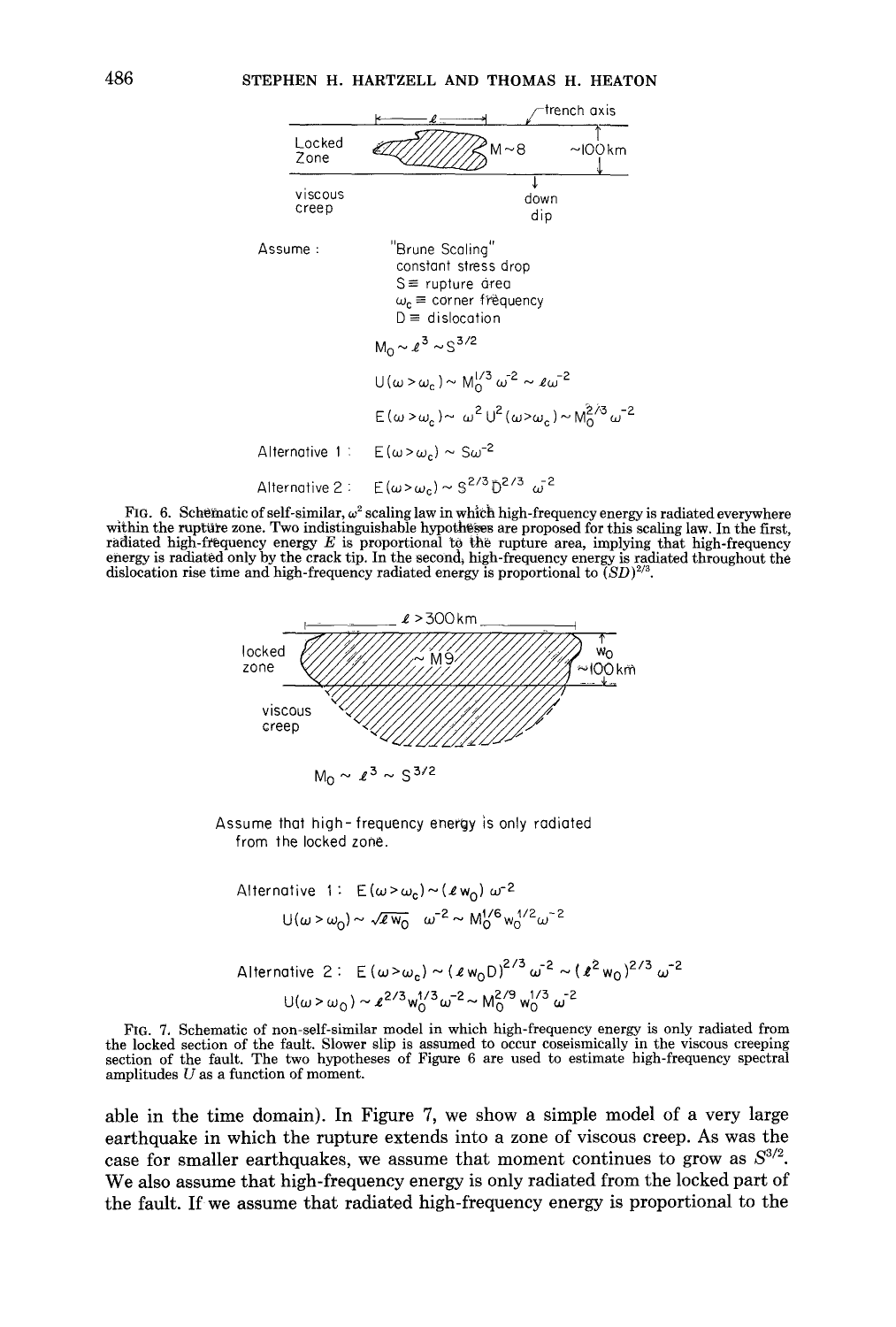area of the rupture in the locked zone (hypothesis 1), then we would conclude that high-frequency spectral amplitudes should grow as  $M_0^{1/6}$ . If we assume that the high-frequency energy is proportional to  $(lw_0D)^{2/3}$  (hypothesis 2), where  $lw_0$  is the area of rupture in the locked zone, then high-frequency spectral amplitudes grow as  $M_0^{2/9}$ . These simple models are examples of non-self-similar scaling laws. A similar scaling law with a slightly different approach has also been introduced by Joyner (1984).

We have also presented evidence that suggests an average spectral decay rate of about  $\omega^{-1.5}$  for teleseismic P waves between periods of 2 sec to several tens of seconds for large subduction earthquakes. This spectral decay rate may help to explain the observations of Gusev (1983) who noted that the  $\omega^2$  model overestimates 20-sec surface-wave magnitudes M*<sup>8</sup> •* It is beyond the scope of this report to demonstrate a physical model for this phenomenon. However, we believe that this spectral decay is determined by the statistical properties of the rupture process (e.g., roughness). Haskell (1966) and Andrews (1981) give examples of spectral models that are determined by the statistical description of the rupture process. Heaton *et al.* (1986) also discuss spectral models having fractional spectral decay rates.

### ACKNOWLEDGMENTS

The authors benefited from discussions with Hiroo Kanamori and David Boore. We also thank Heidi Houston, David Boore, and Stuart Sipkin for their review of the manuscript.

#### **REFERENCES**

- Aki, K. (1967). Scaling law of seismic spectrum, *J. Geophys. Res.* 72, 1217-1231.
- Andrews, D. (1981). A stochastic fault model. 2. Time-dependent case, *J. Geophys. Res.* 86, 10821-10834. Boore, D. (1983). Stochastic simulation of high-frequency ground motions based on seismological models
- of the radiated spectra, *Bull. Seism. Soc. Am.* 73, 1865-1894.
- Boore, D. (1986). Short-period *P-* and S-wave radiation from large earthquakes: implications for spectral scaling relations, *Bull. Seism. Soc. Am.* 76, 43-64.
- Brune, J. (1970). Tectonic stress and the spectra of seismic shear waves from earthquakes, *J. Geophys. Res.* 75, 4997-5009.

Brune, J. (1971). Correction, *J. Geophys. Res.* 76, 5002.

- Carpenter, E. (1966). Absorption of elastic waves-An operator for a constant Q mechanism, Atomic Weapons Research Establishment, Report 0-4366, Her Majesty's Station Office, London, England.
- Der, Z. and A. Lees (1985). Methodologies for estimating *t\*(f)* from short-period body waves and regional variations of *t\*(f)* in the United States, *Geophys. J. R. Astr. Soc.* 82, 125-140.
- Futterman, W. (1962). Dispersive body waves, *J. Geophys. Res.* 67, 5279-5291.
- Gusev, A. (1983). Descriptive statistical model of earthquake source radiation and its application to an estimation of short-period strong motion, *Geophys. J. R. Astr. Soc.* 7 4, 787-808.
- Hanks, T. (1977). Earthquake stress drops, ambient tectonic stresses and stresses that drive plate motions, *Pageoph* **115,** 441-458.
- Hanks, T. (1979). *b* values and  $\omega^{-\nu}$  seismic source models: implications for tectomc stress vanations along active crustal fault zones and the estimation of high-frequency strong ground motion, *J. Geophys. Res.* 84, 2235-2242.
- Hanks, T. (1982). *f<sub>max</sub>, Bull. Seism. Soc. Am.* **72**, 1867-1879.
- Hanks, T. and R. McGuire (1981). The character of high-frequency strong ground motion, *Bull. Seism. Soc. Am.* 71, 2071-2095.
- Hartzell, S. and T. Heaton (1985). Teleseismic time functions for large shallow subduction zone earthquakes, *Bull. Seism. Soc. Am.* 75, 965-1004.
- Haskell, N. (1966). Total energy and energy spectral density of elastic wave radiation from propagating faults. Part II. A statistical source model, *Bull. Seism. Soc. Am.* 56, 125-140.
- Heaton, T. and S. Hartzell (1988). Estimation of strong ground motions from hypothetical earthquakes on the Cascadia subduction zone, Pacific Northwest, *Pure Appl. Geophys.* (in press).
- Heaton, T., F. Tajima, and A. Mori (1986). Estimating ground motions using recorded accelerograms, *Surv. Geophys.* 8, 25-83. '